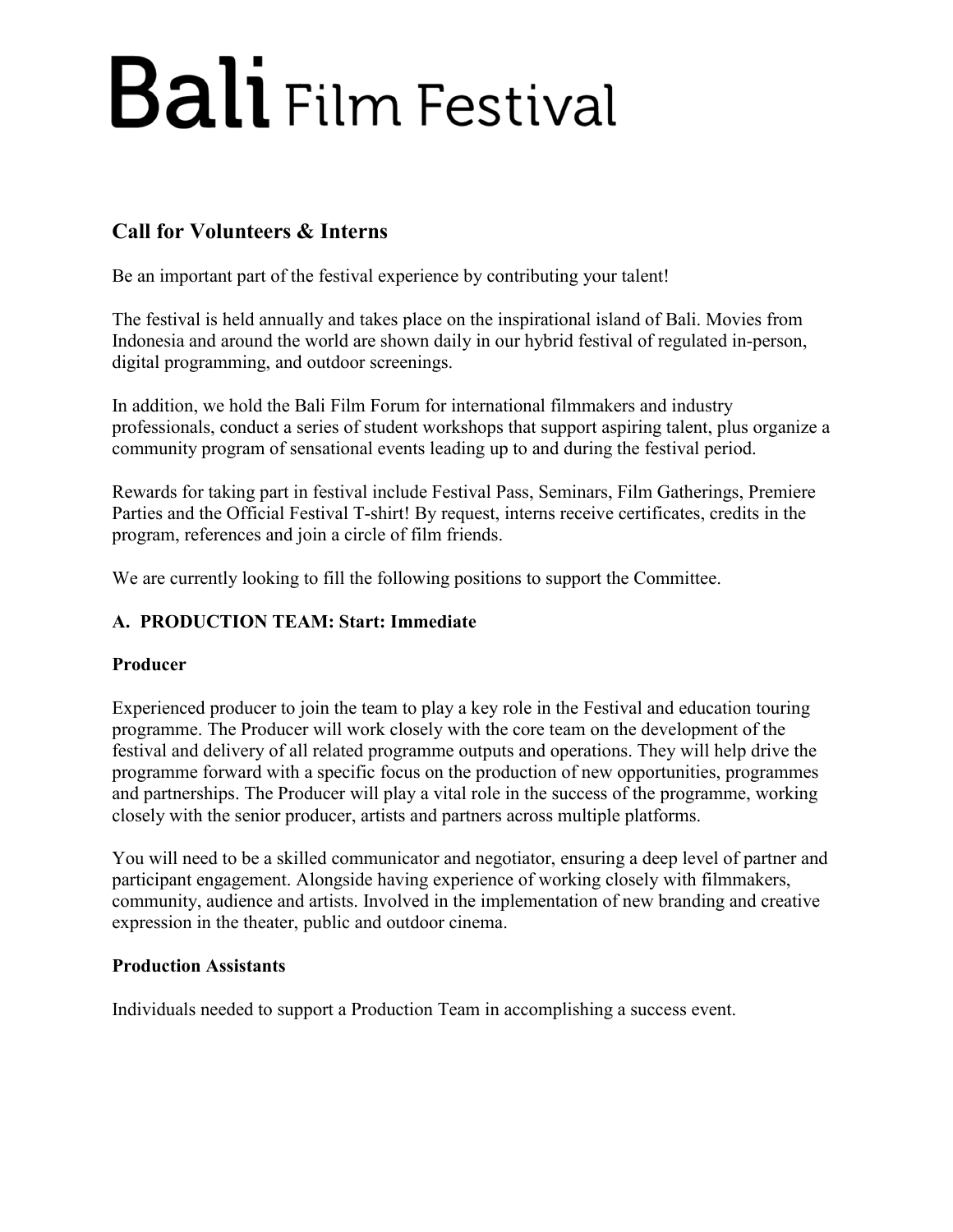### **B. MARKETING**

The MARKETING dept produces all print including the Festival Programme and Catalogue, all publicity materials, advertising, the website, displays, direct marketing, literally anything with our name on it, liaison with Box Office and also a public and guest information service. The Marketing department operates with two Placements in the summer.

#### **Marketing Expert** : **Start: Immediate**

Works with marketing the festival and supporting the partnerships: developing, delivering effective campaigns and analysing results. A major force behind the management and performance of the extended Marketing Team including a Marketing Assistant, Design and Display, FOH and Web Teams.

Experience in a marketing role within an arts organization or similar is essential - as are skills in negotiation, budgeting and the management of a multifaceted workload.

#### **Key skills:**

A. Marketing experience, preferably within the arts sector

B. Solid experience devising & implementing creative marketing campaigns, print production, direct mail, e-marketing, new media, distribution promotions.

C. A proven track record of using marketing campaigns to meet sales, audience and revenue targets.

- D. Experience of monitoring and managing budgets.
- E. Good copy writing and proofing skills
- F. Outstanding written and verbal communication skills
- G. Ability to network effectively internally and externally
- H. Good negotiation skills
- I. Excellent IT skills including Microsoft Office packages.

J. Excellent organizational, scheduling and planning skills, including the ability to prioritise a sizeable workload and meet deadlines.

K. Ability to work to own initiative but still be a key team player.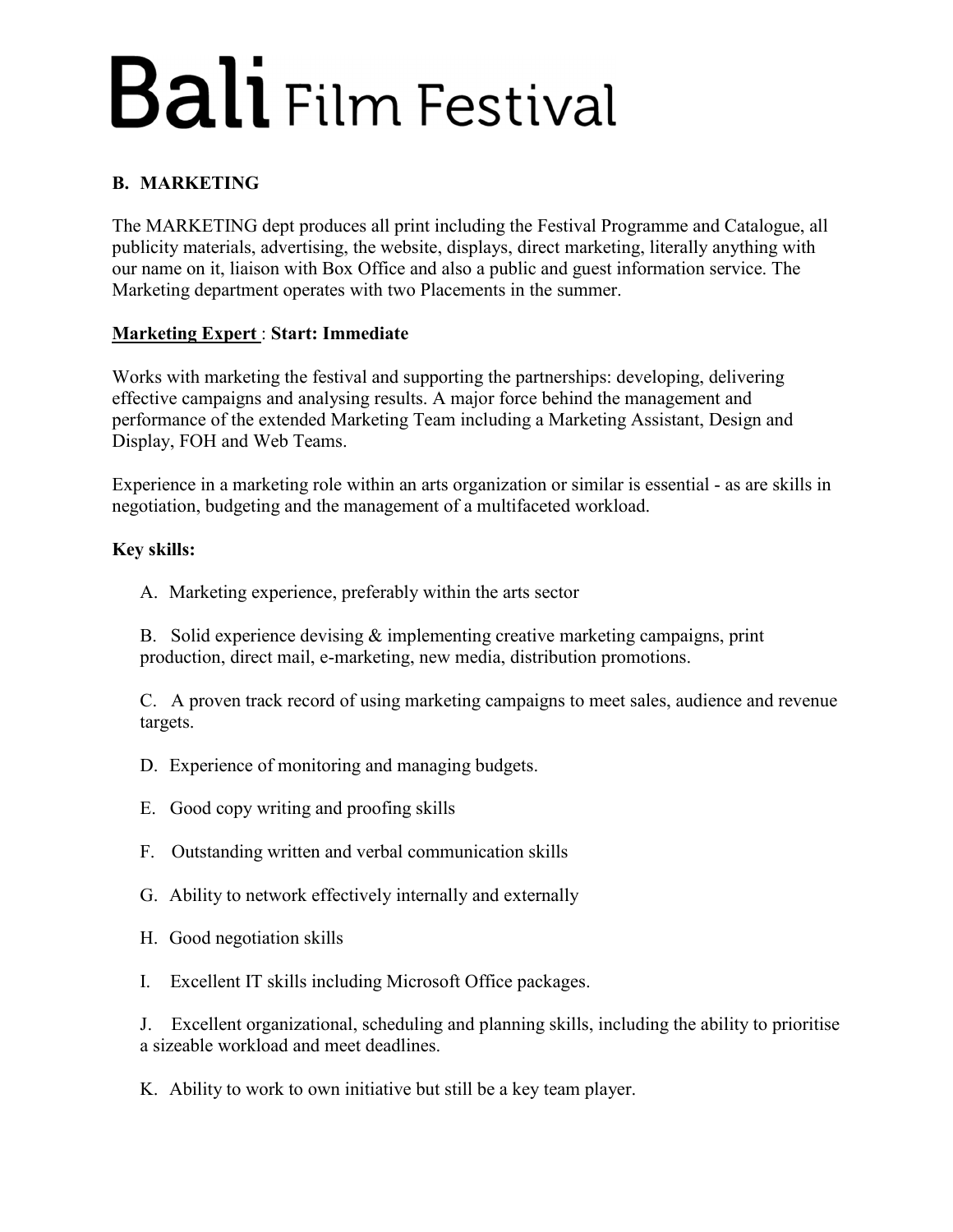#### **Marketing Team: Start : Immediate**

We are seeking a Marketing Assistants to create a marketing team for the festival. The Marketing Assistants will provide administrative support to the core marketing team, help deliver key aspects of the overarching marketing plan in the lead up to and during the festival and work with the team on devising event specific marketing where necessary.

Candidates should have at least some experience in arts marketing or similar and must have excellent writing skills and ideally have experience of working on your own initiative, be proactive, conscientious and be able to multi task.

**Key Skills required:** Some marketing experience, preferably within the arts sector

A. Experience with implementing marketing campaigns, particularly some experience with print production, direct mail, and e-marketing would be desirable.

- B. A keen interest in film and the performing arts.
- C. Some experience of negotiation and managing a budget.
- D. Good copy writing and proofing skills
- E. Good written and verbal communication skills
- F. Some experience with negotiation
- G. IT skills including Microsoft Office packages.

H. Excellent personal organizational skills, including the ability to prioritize workload and meet deadlines.

I. Ability to work to own initiative but still be a key team player.

#### **C. P.R. & MEDIA RELATIONS – All positions start Immediate**

PRESS provides a link between the Festival and the media - TV, Radio and Print - arranging coverage, reviews and interviews. This department runs a schedule of screenings for the press, holds press conferences, pushes stories and responds to the pull on their shirt tails of journalists for material. Their relationship with the media is a symbiotic one.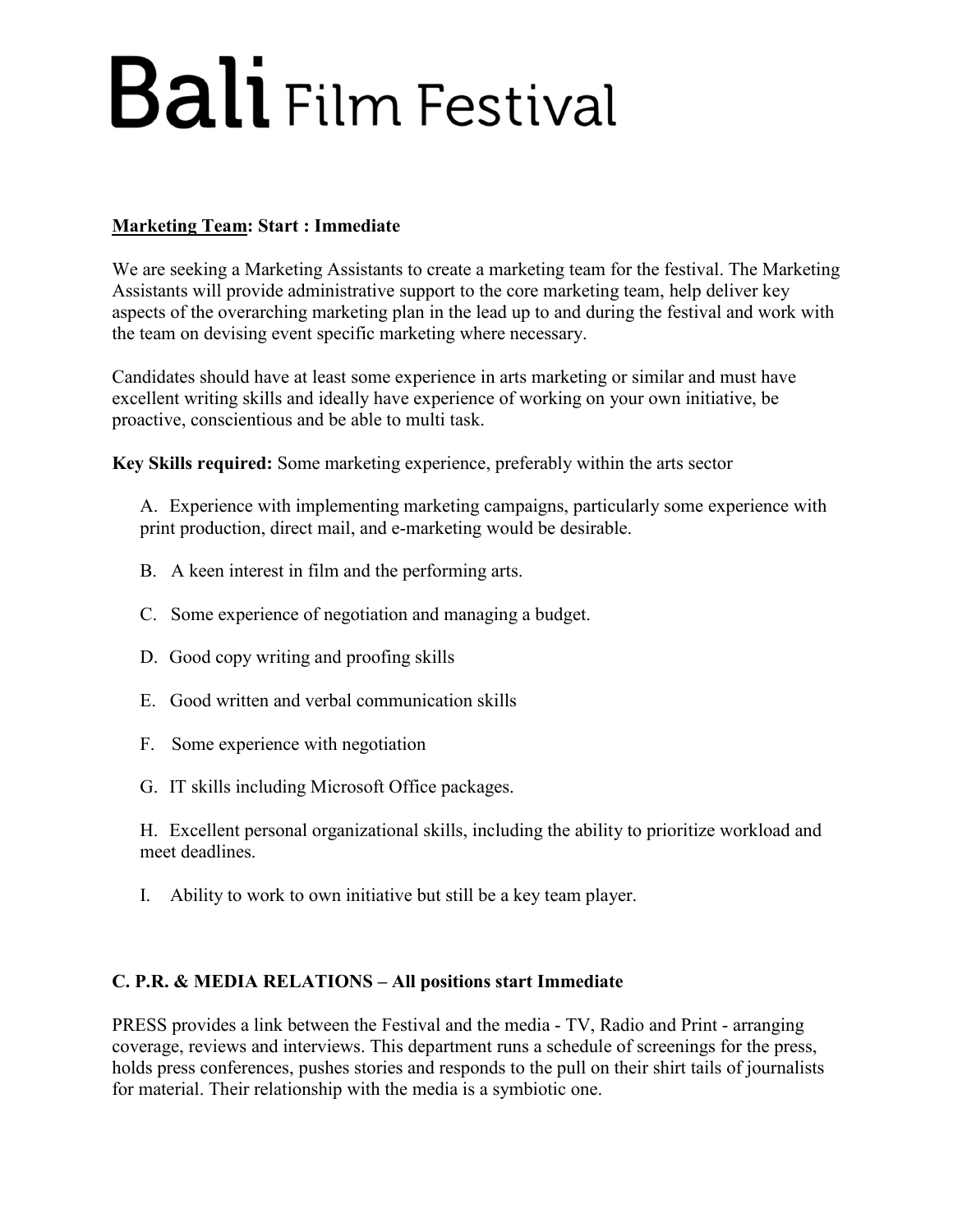#### Head of Press

You'll work with the Committee and the P.R. to establish, and manage the implementation of a press strategy for the Festival, gaining as much positive coverage for the Festival and its programme in all media before and during the Festival as possible.

You'll manage two Press Officers, one Assistant Press Officer, two volunteer Press Festival's photographers. You must have previous experience of running all press activities for an event of this scale and/or experience in press relations within the film industry. You must also have proven experience of managing a department. The ideal person is a super communicator, mature, calm under pressure, a leader and a diplomat with a nose for a great story.

#### Press Officers/Writers

Previous experience within a press office and knowledge of the film world wanted here to write press releases, manage team of assistants, run conferences and schedule interviews. Bi-lingual in English & Bahasa Indonesian required.

#### **(Two posts available: one for Indonesian films, another for International.)**

#### Assistant Press Officer

To assist the Head of P.R. and Press.

Previous experience in a Public Relations or Press environment. Good IT skills, excellent communication skills, be very organised, calm, composed, prepared to do repetitive tasks such as preparing press kits, CD's, photocopying and prepared to work at events at all hours.

#### **D. GRAPHIC DEPT**

#### **Graphic Designer**: **Start: Immediate**

A graphic design job for publicity materials and notices of every kind. Giving a consistent and professional look to all print and digital material generated in-house. You have to be suitably skilled and creative, available to work on, cope with and prioritize a heavy workload, and work well within a team.

#### **Graphic Designer Assistants: Start: Immediate**

Assist with all the creative design and display from program, banners, e-flyer, advertisements.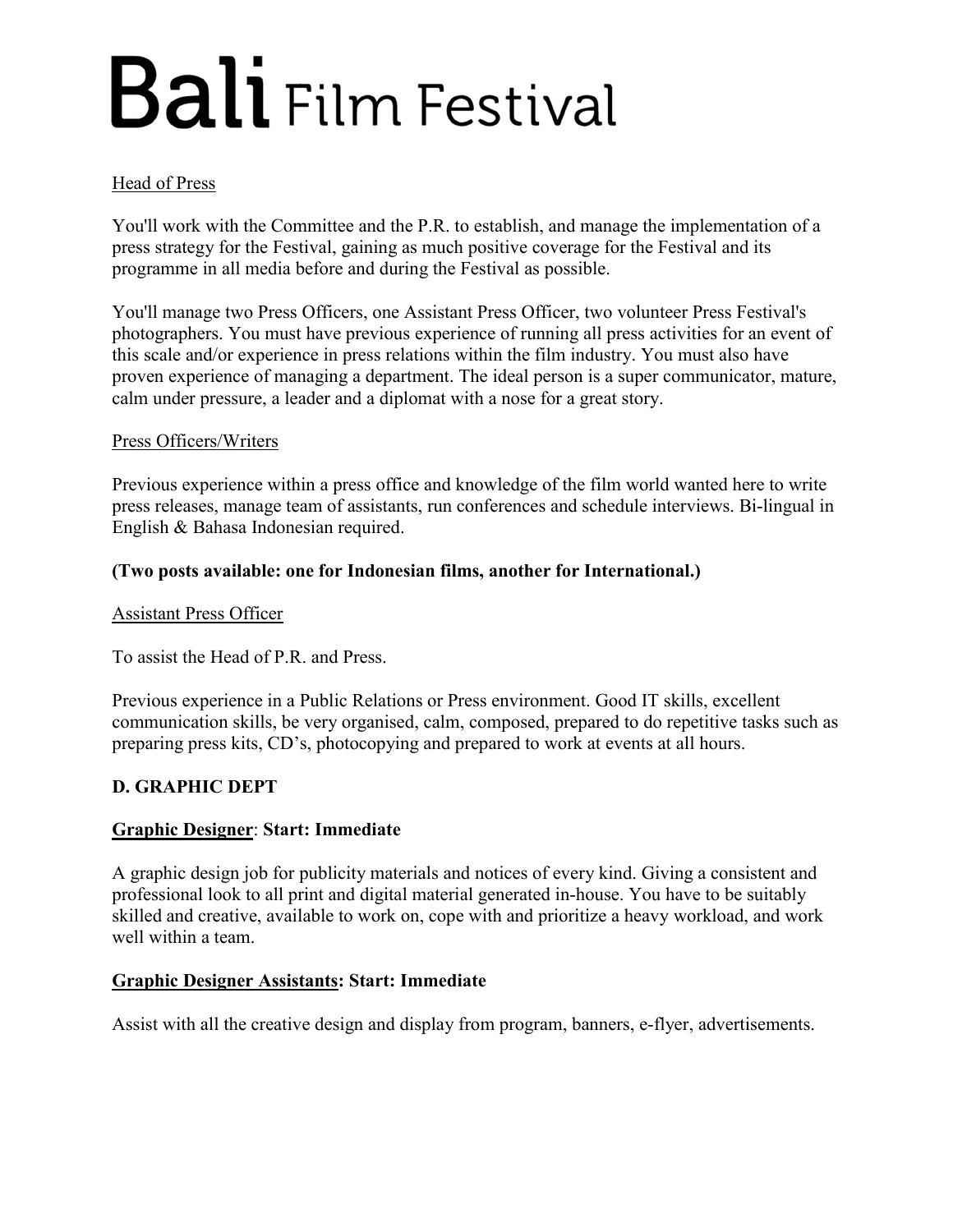#### **E. WEB**

#### **Web Content Editor: Start: Immediate**

In the run up to and during the festival you'll provide all the magazine content for the festival. You'll need previous experience of web content provision, copywriting, editing, interviewing and meeting deadlines.

#### **Social Networking Talent: Start: Immediate**

We are seeking someone who is active in social media and communicates fluently using the internet, Instagram, FB and Twitter. You will handle the constant flow of information being circulated through Festival IG, FB page and Twitter. Covering news and updates on the film screenings and festival events. Conducting research and keeping update on the global event and film festival calendar.

#### **F. DEVELOPMENT**

The Development Department primarily seeks strong *festival partners and raises sponsorship* funds from the corporate sector, individuals, cultural centers, embassies, like-minded community organisations. To organize Film Festival fundraisers, parties and co-ordinate the needs of sponsors including tickets, branding and corporate hospitality.

We are looking to fill the following positions to support the Committee:

#### Development & Fundraising Manager : **Start: Immediate**

To establish new relationships with sponsors and nurture existing ones. You'll make presentations and sell corporate entertainment, be responsible for contracts, budgeting and the delivery of benefits to sponsors. You need to be a strong negotiator, commercially aware and culturally aware, creative and with a marked ability to translate plans into action. Preferable experience in a development role in the nonprofit making sector and have experience of selling and contract negotiation at a senior level. You need to be good at managing people and budgets.

#### **(Two posts available: one for Indonesian, another for International.)**

#### Event's Organiser: **Start: Immediate (Indonesian National)**

To create and organize events to support the annual program. Film screenings, filmmaker interviews, workshops, meet & greet, receptions and parties, and other events in conjunction with sponsors and film distributors. You must be experienced in the arts and/or event management, be highly organized, experienced in project management, able to manage multiple tasks, an excellent communicator, un-flappable, creative, flexible, and have budgetary skills.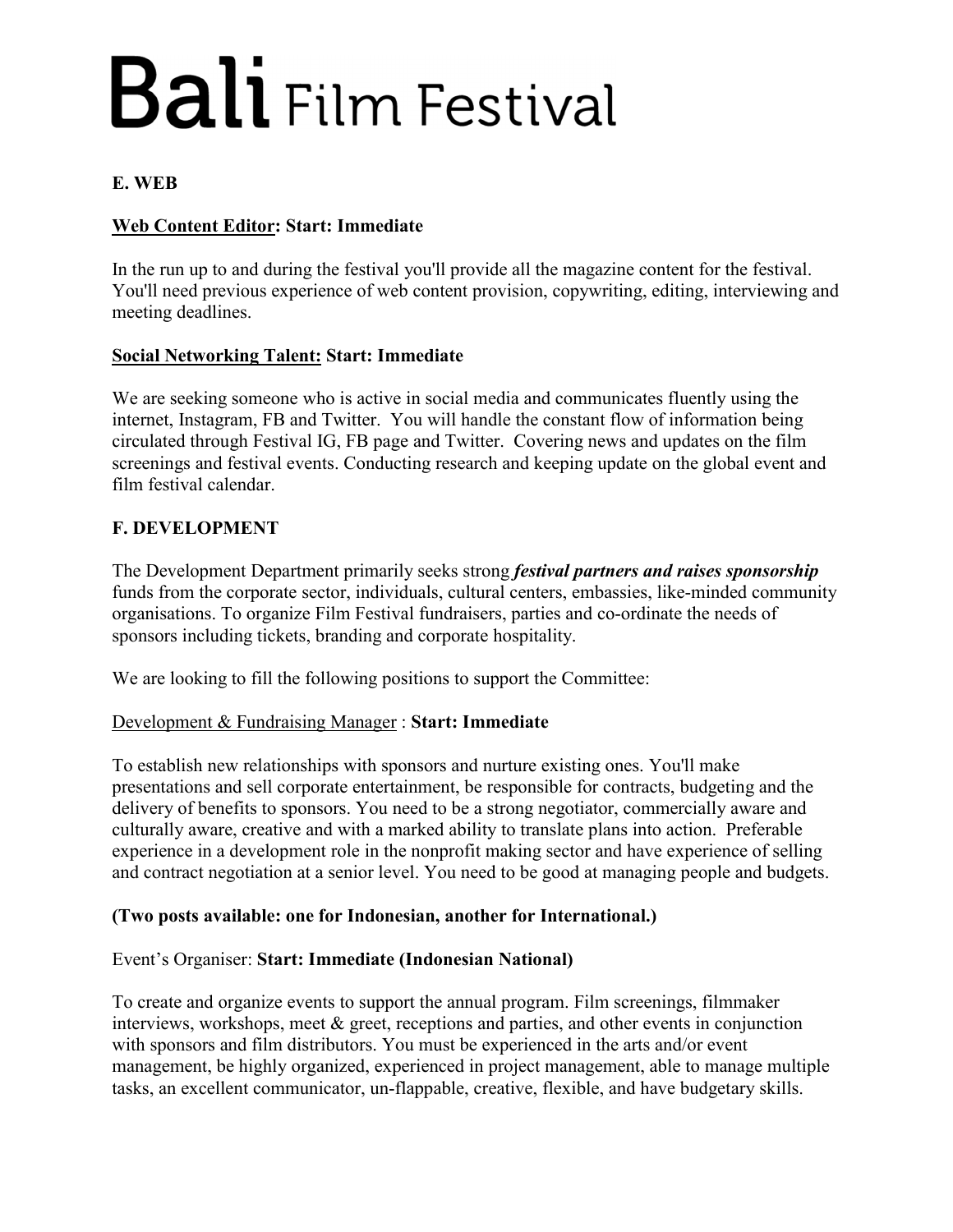#### Events Manager : **Start: Immediate**

Day to day activities in coordinating and set up of the related festival events. Experienced in the arts and/or event management, be highly organized, good in project management, able to juggle multiple tasks, an excellent communicator, un-flappable, creative, flexible, and have budgetary skills.

#### Displays Coordinator: **Start: Immediate**

Creates effective displays in all Festival venues and other sites e.g. shops. Creates all in house signage and branding. Skilled in desk top publishing. Must be visually literate, an ideas person but also able to conform with house style.

#### **G. GUEST SERVICES – Start One Month Prior to Festival Dates**

Guest Services is responsible for all aspects of hospitality for the guests, celebrities and filmmakers of programmed films and events.

#### Head of Guest Services :

To oversee all aspects of guest hospitality for the festival. From managing the travel and accommodation arrangements to supervising the front line welcome desk for guests. Also scheduling public appearances, organizing tickets, drivers, translators and baby sitters if necessary. You need to be very flexible, calm, with a sense of humour, have excellent organizational and admin skills. It's vital that you are experienced managing staff, looking after many clients and handling a large volume of information that is constantly changing.

#### Guest Accommodation Coordinator :

Booking hotels and private accommodation for guests over a short period of time. It's extremely fiddly and you will expect to be under pressure. At certain stages in the process, you will be challenged. So nerves of steel essential and a very good business sense. Previous experience as a travel agent might be appropriate.

#### Guest Accommodation Coordinator's Assistant:

To assist in the booking of hotels and private accommodation for lots of people over a short period of time. You must be an understanding, patient assistant, also with nerves of steel and a pleasant but firm manner. Attention to detail and a good business sense very important.